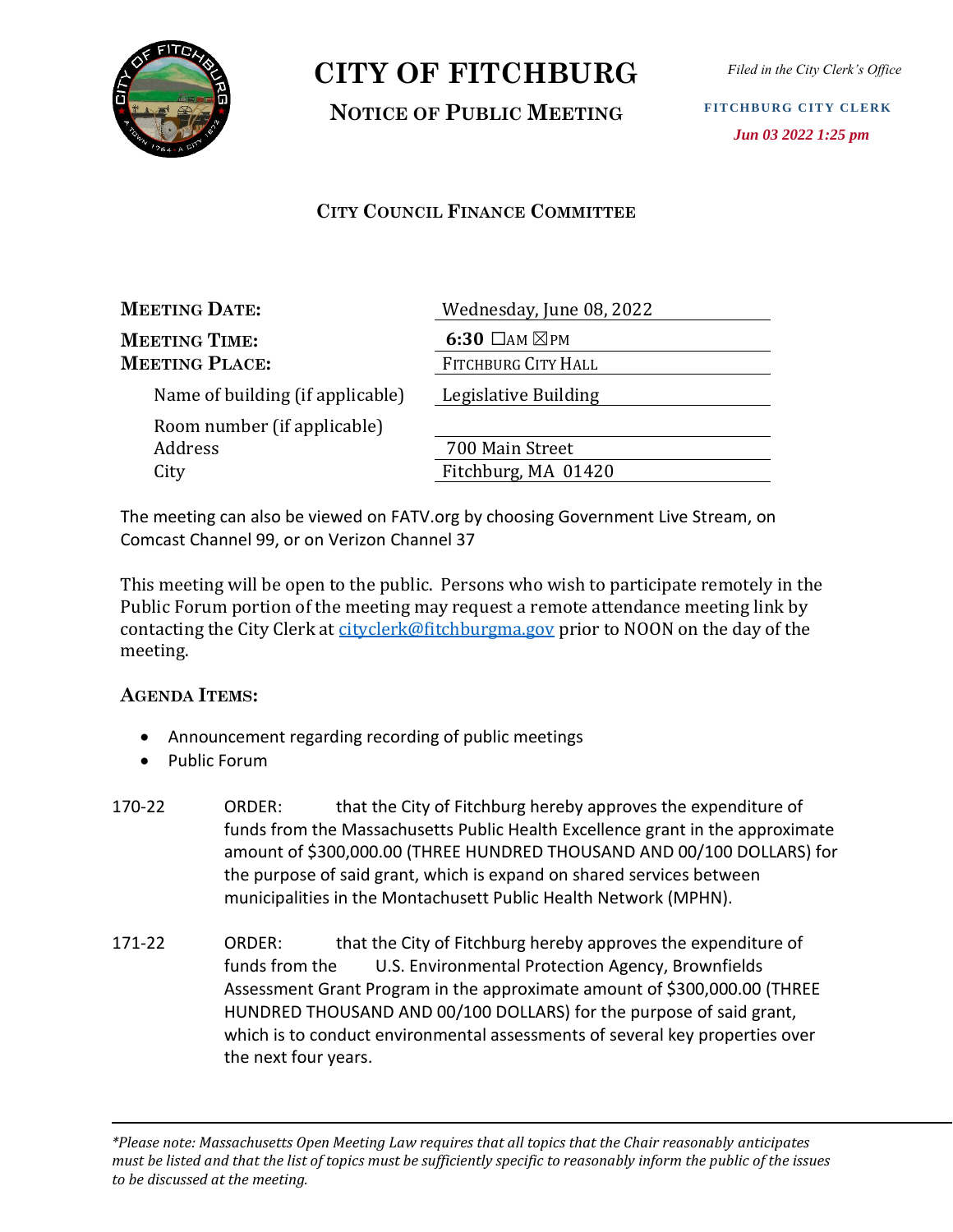

### **NOTICE OF PUBLIC MEETING**

- 172-22 ORDER: that the City of Fitchburg hereby approves the expenditure of funds from the Republic Services Foundation's National Neighborhood Promise Fund in the approximate amount of \$200,000.00 (TWO HUNDRED THOUSAND AND 00/100 DOLLARS) for the purpose of said grant, which is construct a stage at Riverfront Park.
- 173-22 ORDER: that the City of Fitchburg hereby approves the expenditure of funds from the MassDevelopment, Site Readiness Grant Program in the approximate amount of \$100,000.00 (ONE HUNDRED THOUSAND AND 00/100 DOLLARS) for the purpose of said grant, which is to conduct assessment/development studies on reuse of portions of the Fitchburg Municipal Airport.
- 174-22 ORDER: that the City of Fitchburg hereby approves the expenditure of funds from the Massachusetts Department of Transportation, Shared Streets and Spaces Program grant in the approximate amount of \$199,646.64 (ONE HUNDRED NINETY-NINE THOUSAND, SIX HUNDRED FORTY-SIX AND 64/100 DOLLARS) for the purpose of said grant, which is to fund the Franklin Road Sidewalk/Safe Routes to School Enhancement project.
- 175-22 ORDER: that the City of Fitchburg hereby approves the expenditure of funds from the Massachusetts Department of Transportation, Shared Streets and Spaces Program grant in the approximate amount of \$47,00.00 (FORTY-SEVEN THOUSAND AND 00/100 DOLLARS) for the purpose of said grant, which is to fund the Boutelle Street Traffic Calming project.
- 176-22 ORDER: that the City of Fitchburg hereby approves the expenditure of funds from the Federal Aviation Administration, Airport Rescue Grant in the approximate amount of \$59,000.00 (FIFTY-NINE THOUSAND AND 00/100 DOLLARS) for the purpose of said grant, which is to repair the hangers at the airport, or other projects which may arise.
- 177-22 ORDER: that there be and hereby is transferred from within the sum of TWO HUNDRED SIXTY AND 00/100 DOLLARS (\$260.00) same to be transferred from VETERANS BENEFITS, CASH BENEFITS and credited to VETERANS EXPENSES, MEMORIAL DAY CELEBRATION.

*<sup>\*</sup>Please note: Massachusetts Open Meeting Law requires that all topics that the Chair reasonably anticipates must be listed and that the list of topics must be sufficiently specific to reasonably inform the public of the issues to be discussed at the meeting.*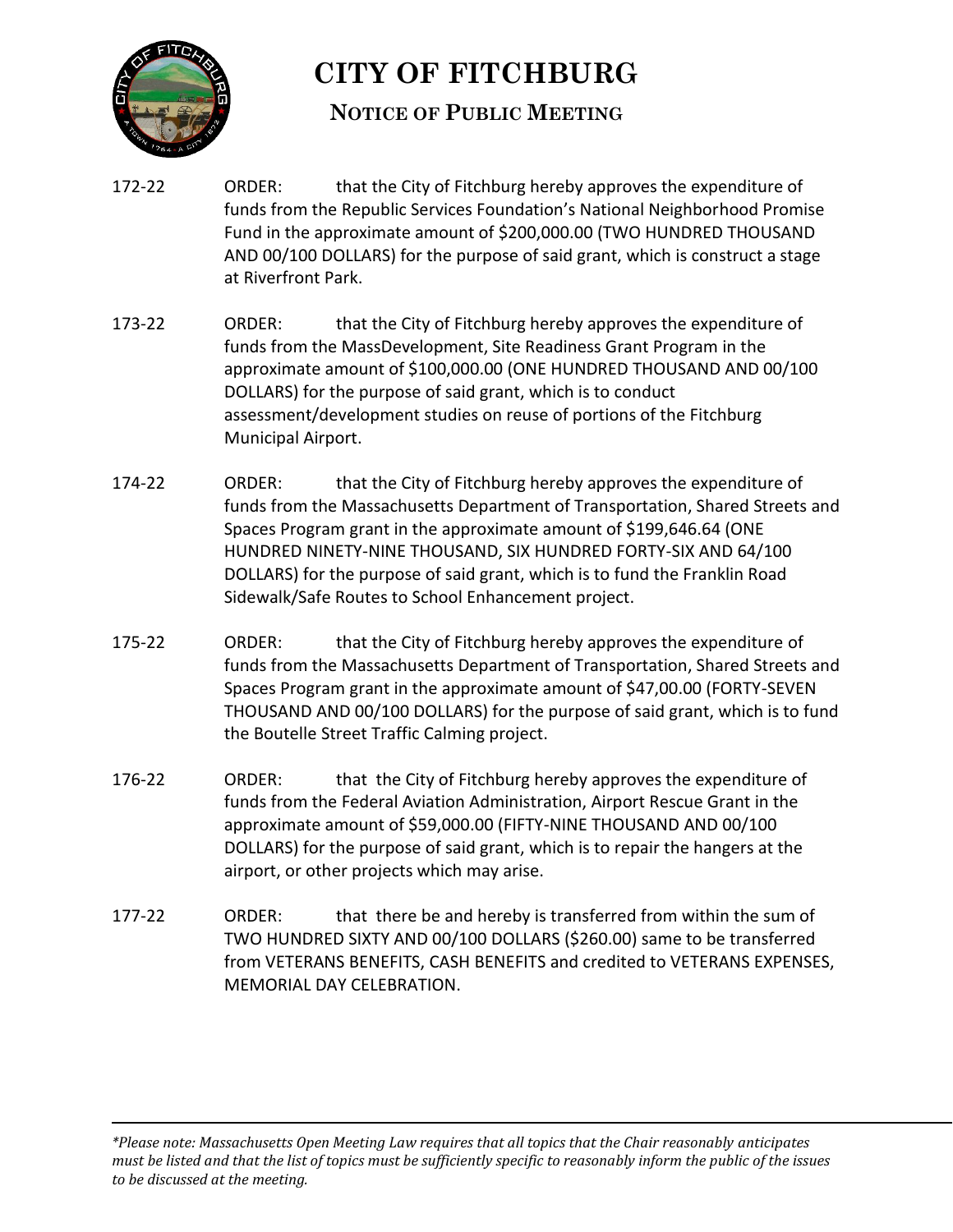

#### **NOTICE OF PUBLIC MEETING**

ORDER: that there be and is hereby appropriated the sum of TWO THOUSAND AND NO/100 DOLLARS (\$2,000.00) same to be charged against AVAILABLE FUNDS and credited to the following FACILITIES PERSONAL SERVICES accounts:

| <b>CUSTODIAN</b>          | \$700.00  |
|---------------------------|-----------|
| <b>CLOTHING ALLOWANCE</b> | \$750.00  |
| OVERTIME                  | \$550.00. |

- 179-22 ORDER: that there be and hereby is appropriated the sum of SEVEN THOUSAND, ONE HUNDRED NINETY-NINE AND 00/100 DOLLARS (\$7,199.00) same to be charged against AVAILABLE FUNDS and credited to TREASURER PERSONAL SERVICES, ASSISTANT TO DEPARTMENT HEAD.
- 180-22 ORDER: that there be and is hereby appropriated the sum of TWELVE THOUSAND AND NO/100 (\$12,000.00) same to be charged against AVAILABLE FUNDS and credited to COUNCIL ON AGING PERSONAL SERVICES, SICK TIME BUYBACK for the purpose of paying a retiring employee.
- 181-22 ORDER: that there be and hereby is appropriated the sum of FIFTY-TWO THOUSAND AND 00/100 DOLLARS (\$52,000.00) same to be charged against AVAILABLE FUNDS and credited to EMPLOYEE BENEFITS, WORKERS COMPENSATION.
- 182-22 ORDER: that there be and hereby is appropriated the sum of TWENTY THOUSAND AND 00/100 DOLLARS (\$20,000.00) same to be charged against AVAILABLE FUNDS and credited to EMPLOYEE BENEFITS, POLICE CHAPTER 41.
- 183-22 ORDER: that there be and hereby is appropriated the sum of FIFTY-FOUR THOUSAND, TWO HUNDRED SEVENTY-NINE AND 00/100 DOLLARS (\$54,279.00) same to be charged against AVAILABLE FUNDS and credited to the following accounts:

| ASSESSOR, PERSONAL SERVICES              | \$6,133.00 |
|------------------------------------------|------------|
| TREASURER, PERSONAL SERVICES             | \$9,147.00 |
| CITY CLERK, PERSONAL SERVICES            | \$7,760.00 |
| COMM. DEV., PERSONAL SERVICES            | 744.00     |
| POLICE, PERSONAL SERVICES                | \$8,674.00 |
| FIRE, PERSONAL SERVICES                  | \$2,328.00 |
| <b>BUILDING, PERSONAL SERVICES</b>       | \$5,767.00 |
| HEALTH, PERSONAL SERVICES                | \$5,924.00 |
| COUNCIL ON AGING, PERSONAL SERVICES      | \$4,990.00 |
| <b>VETERANS, PERSONAL SERVICES</b>       | \$1,990.00 |
| <b>EMPLOYEE BENEFITS, OTHER BENEFITS</b> | 822.00     |

*\*Please note: Massachusetts Open Meeting Law requires that all topics that the Chair reasonably anticipates must be listed and that the list of topics must be sufficiently specific to reasonably inform the public of the issues to be discussed at the meeting.*